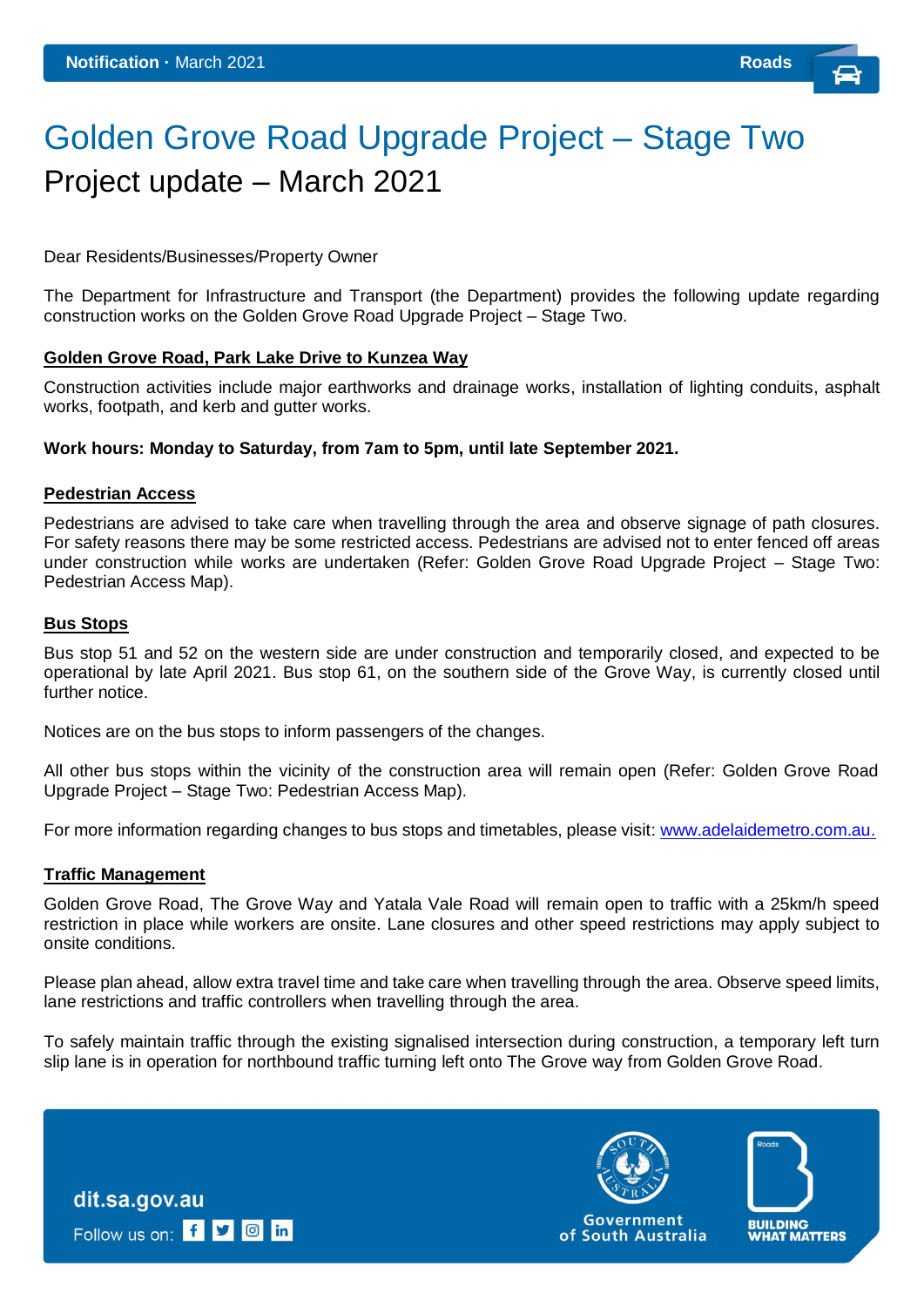Access to properties will be maintained throughout the works, with advance notice provided if there is a need to temporarily restrict driveway access.

For real time roadwork information, download the AddInsight app for Apple or Android, or visit: [www.traffic.sa.gov.au.](http://www.traffic.sa.gov.au/)

If you have any questions please contact the project team on:

- Phone **1300 794 880** or
- Email [dit.ggrup@sa.gov.au.](mailto:dit.ggrup@sa.gov.au)

Further information is available on the project website at: [www.dit.sa.gov.au/ggrup.](http://www.dit.sa.gov.au/ggrup)

The Department appreciates your co-operation and patience while these important works are undertaken.

Kind regards

# **Golden Grove Road Upgrade Project Team**

March 2021